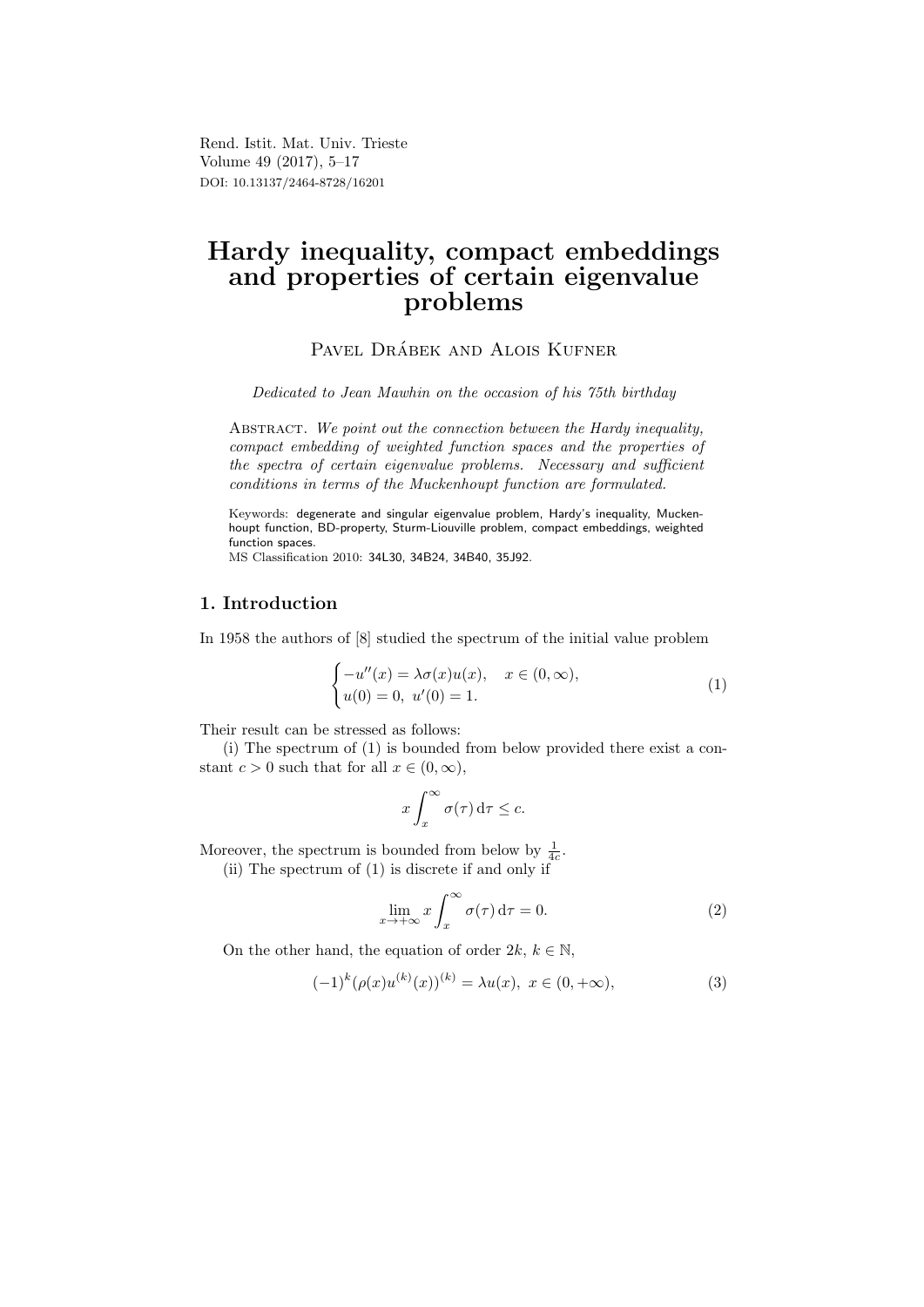was investigated in [7, 9, 11]. More precisely, it was shown that the spectrum of the minimal selfadjoint extension of the formal differential operator on the left-hand side in (3) is bounded from below and discrete if and only if

$$
\lim_{x \to +\infty} x^{2k-1} \int_x^{\infty} \frac{1}{\rho(\tau)} d\tau = 0
$$
\n(4)

(see [7] for sufficiency of (4) and [9, 11] for necessity of (4)).

Both expressions in (2) and (4) are closely related to the Muckenhoupt function which plays a key role in the theory of the Hardy inequality (see e.g. [13]). In particular, certain properties of the Muckenhoupt function provide necessary and sufficient conditions for the Hardy inequality as well as for the compact embedding of certain weighted Sobolev and Lebesgue spaces to hold. Making use of these properties of the Muckenhoupt function combined with some results from the oscillation theory of ODEs we formulate necessary and sufficient conditions for the boundedness from below and the discreteness of the spectrum of equations which generalize both  $(1)$  and  $(3)$ . We also show that these conditions are equivalent with the compactness of the embedding of a weighted Sobolev space into a weighted Lebesgue space with weights which appear as nonconstant coefficients in the equation.

In Section 2 we consider quasilinear problems on both bounded and/or unbounded interval. Section 3 deals with the higher order quasilinear equations. We give some examples in Section 4 with the emphasis on the consequences of our general estimates to the decay of radial solutions of certain quasilinear PDEs.

#### 2. Second order equations

Let us consider the *Sturm-Liouville boundary value* problem

$$
\begin{cases}\n-(\rho(x)u')' + q(x)u = \lambda \sigma(x)u, \ a < x < b, \\
\alpha u(a) + \beta u'(a) = 0, \\
\gamma u(b) + \delta u'(b) = 0,\n\end{cases}
$$
\n(5)

where  $\alpha^2 + \beta^2 > 0$ ,  $\gamma^2 + \delta^2 > 0$ ,  $\rho$ ,  $\rho'$ , q and  $\sigma$  are continuous real functions on [a, b], and  $\rho(x) > 0$ ,  $\sigma(x) > 0$  for  $a \leq x \leq b$ . Any value of the parameter  $\lambda \in \mathbb{R}$  for which a nontrivial solution of (5) exists is called an *eigenvalue*. The corresponding nontrivial solution is called an eigenfunction related to the eigenvalue  $\lambda$ .

The following Sturm-Liouville property of (5) (SL-property for short) is well known:

"The eigenvalues of the problem (5) form an increasing sequence

 $\lambda_1 < \lambda_2 < \lambda_3 < \cdots < \lambda_n < \cdots \to +\infty$ .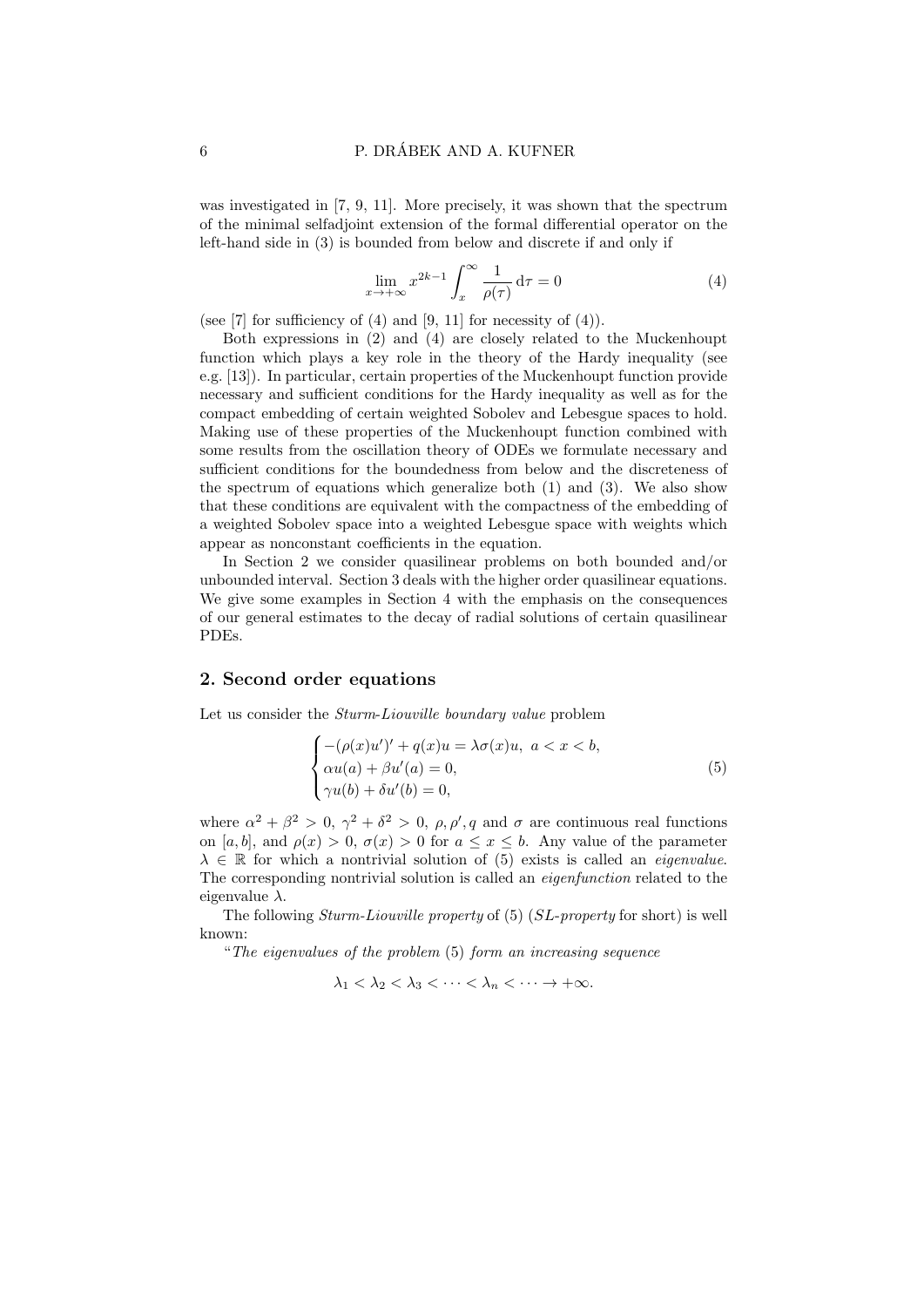To each eigenvalue  $\lambda_n$  there corresponds a unique (up to a nonzero multiple) eigenfunction  $u_n(x)$ , which has exactly  $n-1$  zeros in  $(a, b)$ . Moreover, between two consecutive zeros of  $u_n$  there is exactly one zero of  $u_{n+1}$ ."

In particular, the *spectrum* of (5) is *bounded* from *below* and *discrete*. For this reason, in the literature, such eigenvalue problems are said to have the  $BD\text{-}property$  (see e.g. [7, 9, 11]).

The purpose of this paper is to show that both BD-property and SLproperty hold true also for more general equations

$$
(-\rho(x)|u'|^{p-2}u')' = \lambda \sigma(x)|u|^{q-2}u
$$
\n(6)

on  $(a, b)$  with  $-\infty \le a < b \le +\infty$  and with  $\rho$  and  $\sigma$  positive measurable functions in  $(a, b)$ . Here,  $1 < p \leq q$ , and equation (6) is complemented by the boundary conditions

$$
\lim_{x \to a+} \rho(x)|u'(x)|^{p-2}u'(x) = \lim_{x \to b-} u(x) = 0.
$$
 (7)

The boundedness from below of the set of all eigenvalues of (6), (7) follows from *Hardy's inequality*. Indeed, let u be a nonzero solution of  $(6)$ ,  $(7)$ . Multiplying  $(6)$  by  $u$ , integrating formally by parts and taking into account  $(7)$ , we get

$$
\int_{a}^{b} \rho(x)|u'|^{p} dx = \lambda \int_{a}^{b} \sigma(x)|u|^{q} dx.
$$
 (8)

Since Hardy's inequality is of the form

$$
\left(\int_{a}^{b} \sigma(x)|u|^{q} dx\right)^{\frac{1}{q}} \le C\left(\int_{a}^{b} \rho(x)|u'|^{p} dx\right)^{\frac{1}{p}} \tag{9}
$$

with a suitable constant  $C > 0$ , after normalization, we obtain from (8) and  $(9)$  that

$$
\lambda \geq \frac{1}{C^q}
$$

holds for any eigenvalue of (6), (7).

To be more specific, let  $W_b^{1,p}(\rho)$  be the *weighted Sobolev space* of all functions u which are absolutely continuous on every compact subinterval of  $(a, b)$ , such that  $\lim_{x \to b-} u(x) = 0$  and

$$
||u||_{1,p;\rho} := \left(\int_a^b \rho(x)|u'(x)|^p \,\mathrm{d}x\right)^{1/p} < +\infty.
$$

Let  $L^q(\sigma)$  be the *weighted Lebesgue space* of all measurable functions u defined on  $(a, b)$ , for which

$$
||u||_{q;\sigma} := \left(\int_a^b \sigma(x) |u(x)|^q dx\right)^{1/q} < +\infty.
$$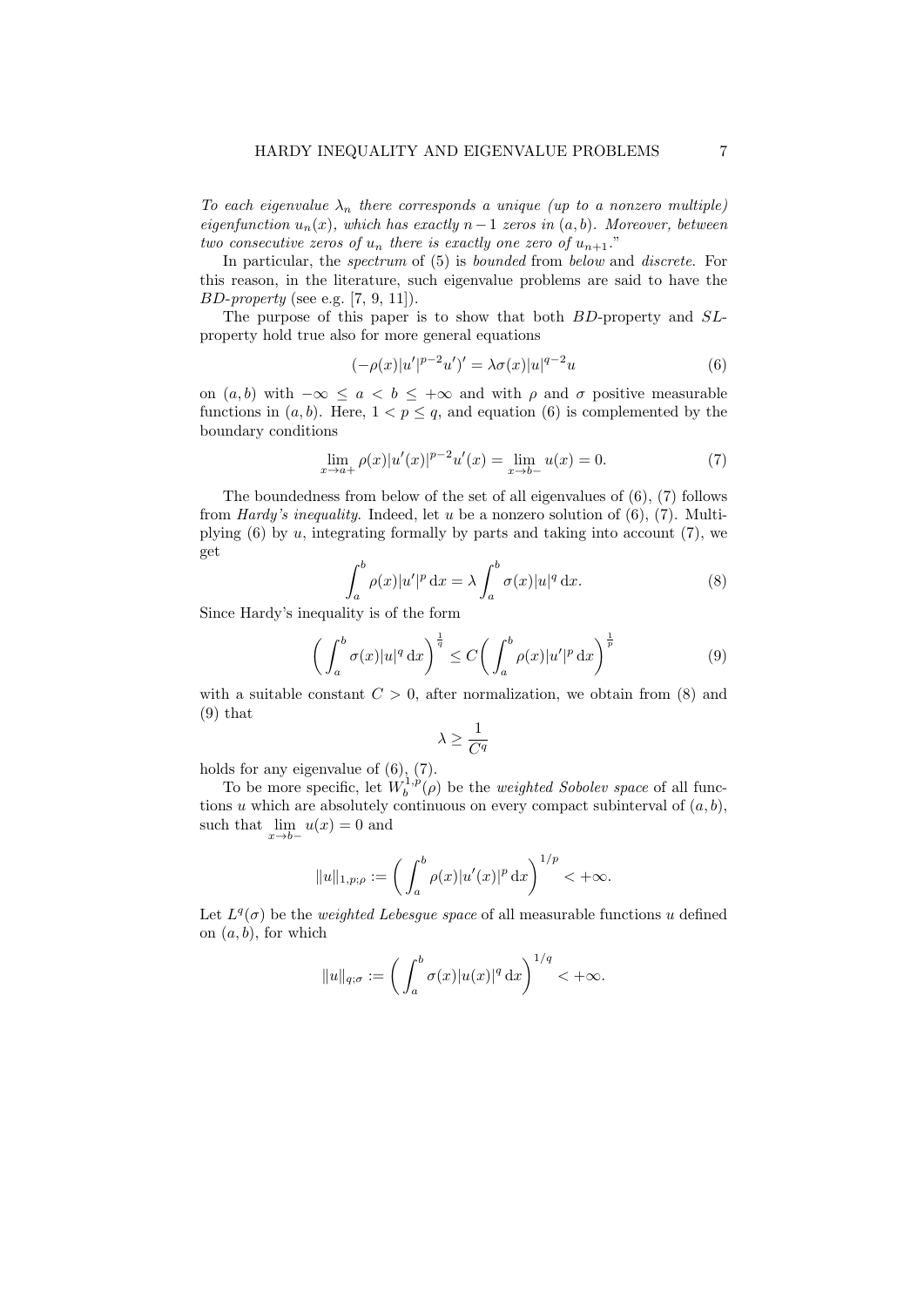Inequality (9) actually means that the embedding of  $W_b^{1,p}(\rho)$  into  $L^q(\sigma)$  is continuous  $(W_b^{1,p}(\rho) \hookrightarrow L^q(\sigma)$  for short).

Next we assume that for any  $x \in (a, b)$  we have  $\sigma \in L^1(a, x)$  and  $\rho^{1-p'} \in$  $L^q(x, b)$ , where  $\frac{1}{p} + \frac{1}{p'} = 1$ .

The expression

$$
A_M(x) := \left(\int_a^x \sigma(\tau) d\tau\right)^{1/q} \left(\int_x^b \rho(\tau)^{1-p'} d\tau\right)^{1/p'}\tag{10}
$$

defines the so-called Muckenhoupt function. It is proved in [13] that (9) holds for all  $u \in W_b^{1,p}(\rho)$  (i.e.  $W_b^{1,p}(\rho) \hookrightarrow L^q(\sigma)$ ) if and only if

$$
\sup_{x \in (a,b)} A_M(x) < +\infty. \tag{11}
$$

Moreover, it is proved in [13] that the *embedding* of  $W_b^{1,p}(\rho)$  into  $L^q(\sigma)$  is compact  $(W_b^{1,p}(\rho) \hookrightarrow \hookrightarrow L^q(\sigma)$  for short) if and only if

$$
\lim_{x \to a+} A_M(x) = \lim_{x \to b-} A_M(x) = 0.
$$
\n(12)

Expressions of type  $(10)$  appear in the literature in connection with the  $BD$ property and oscillation properties of differential operator of the second order (see e.g.  $[1, 2, 3, 4, 5]$ ).

With the compactness of the above embedding in hands, we can prove the following assertion.

THEOREM 2.1. Assume that (12) holds true. Then there exists minimal value of  $\lambda := \lambda_1 > 0$  such that (6), (7) has a nontrivial solution  $u_1 \in W_b^{1,p}(\rho)$ normalized by  $||u_1||_{q; \sigma} = 1$ .

The proof of this assertion follows from minimization of the Rayleigh type quotient

$$
R(u) = \frac{\int_a^b \rho(x)|u'|^p \, \mathrm{d}x}{\int_a^b \sigma(x)|u|^q \, \mathrm{d}x}
$$

on  $W_b^{1,p}(\rho)$  subject to the constraint  $\int_a^b \sigma(x)|u|^q dx = 1$ . The compact embedding  $W_b^{1,p}(\rho) \hookrightarrow \longrightarrow L^q(\sigma)$  implies that  $\lambda_1 = \min R(u)$  is achieved at  $u_1 \in$  $W_b^{1,p}(\rho)$  satisfying  $\int_a^b \sigma(x)|u_1|^q dx = 1$ . Application of the Lagrange multiplier method then yields that

$$
\int_a^b \rho(x)|u'_1|^{p-2}u'_1v'\,\mathrm{d}x = \lambda_1 \int_a^b \sigma(x)|u_1|^{q-2}u_1v\,\mathrm{d}x
$$

holds for any  $v \in W_b^{1,p}(\rho)$ . In other words,  $u_1$  is a *weak solution* of (6), (7). Standard regularity argument for the second order ODEs then implies that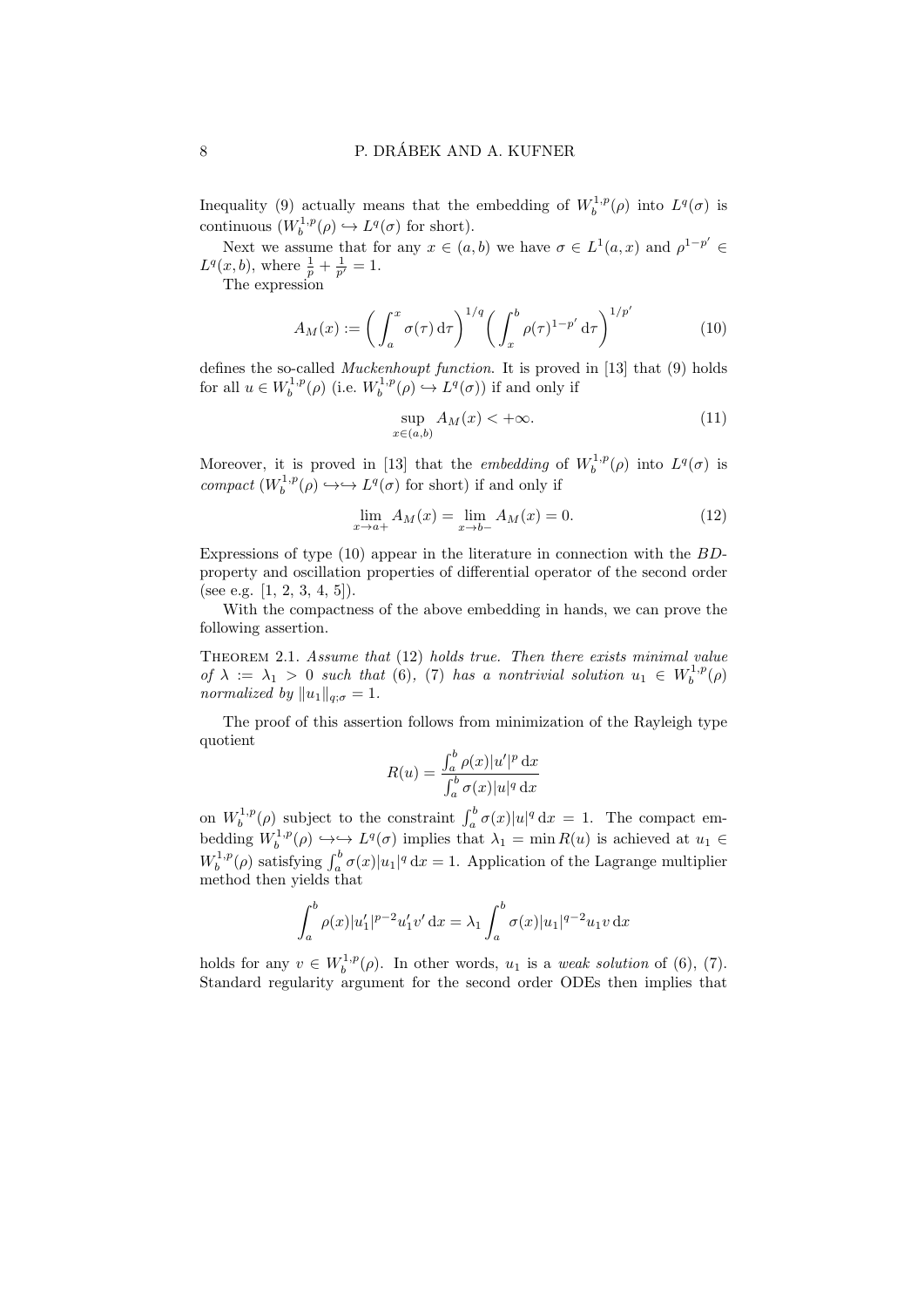$u_1 \in C^1(a,b)$   $\rho |u'|^{p-2}u' \in C^1(a,b)$ , the equation (6) holds at every point in  $(a, b)$ , boundary conditions (7) hold true and  $||u_1||_{1,p;\rho} < +\infty$ . Hence,  $u_1$  is a *classical* solution to  $(6)$ ,  $(7)$ , as well.

REMARK 2.2. Note that the weaker condition (11) is sufficient for the boundedness from below of any possible eigenvalue of (6), (7). However, without compactness of the embedding  $W_b^{1,p}(\rho) \hookrightarrow \hookrightarrow L^q(\sigma)$  (which is equivalent to  $(12)$ ) it is not clear whether  $(6)$ ,  $(7)$  has any eigenvalues and eigenfunctions at all.

Actually, with compactness of  $W_b^{1,p}(\rho) \hookrightarrow \hookrightarrow L^p(\sigma)$  in hands we can get more precise information about the spectrum of  $(6)$ ,  $(7)$  in case of homogeneous equation when  $p = q$ . In particular, we can generalize the Sturm-Liouville theory for the half-linear problem

$$
\begin{cases}\n(\rho(x)|u'|^{p-2}u')' + \lambda \sigma(x)|u|^{p-2}u = 0 & \text{in } (a, b), \\
\lim_{x \to a+} \rho(x)|u'(x)|^{p-2}u'(x) = \lim_{x \to b-} u(x) = 0.\n\end{cases}
$$
\n(13)

THEOREM 2.3 (see [5] and cf.  $[2, 3]$ ). The SL-property for  $(13)$  is satisfied if and only if the following two conditions hold:

$$
\lim_{x \to a+} \left( \int_a^x \sigma(\tau) d\tau \right)^{1/p} \left( \int_x^b \rho^{1-p'}(\tau) d\tau \right)^{1/p'} = 0,
$$
\n(14)

$$
\lim_{x \to b-} \left( \int_a^x \sigma(\tau) d\tau \right)^{1/\rho} \left( \int_x^b \rho^{1-p'}(\tau) d\tau \right)^{1/p'} = 0. \tag{15}
$$

REMARK 2.4. Note that (14), (15) are equivalent to (12) where  $q = p$ . Note also that (14), (15) are equivalent with the compact embedding

$$
W_b^{1,p}(\rho) \hookrightarrow \hookrightarrow L^p(\sigma). \tag{16}
$$

This fact implies the following "round about" assertion.

THEOREM 2.5 (see  $[3, 5]$ ). The following statements are equivalent:

- (i) The  $SL$ -property for  $(13)$  is satisfied.
- (ii) Conditions  $(14)$ ,  $(15)$  hold.
- (iii) The compact embedding (16) holds.

If we know the asymptotics of the limit in (15), we get an asymptotic estimate for the behavior of eigenfunctions of (13) as  $x \to b-$ . Namely, assume that there exist  $\varepsilon \in (0, p-1)$  and  $C > 0$  such that for all  $x \in (a, b)$  we have

$$
\left(\int_a^x \sigma(\tau) d\tau\right)^{1/p} \left(\int_x^b \rho^{1-p'}(\tau) d\tau\right)^{1/p'} \le C \left(\int_x^b \rho^{1-p'}(\tau) d\tau\right)^{\varepsilon/p}.\tag{17}
$$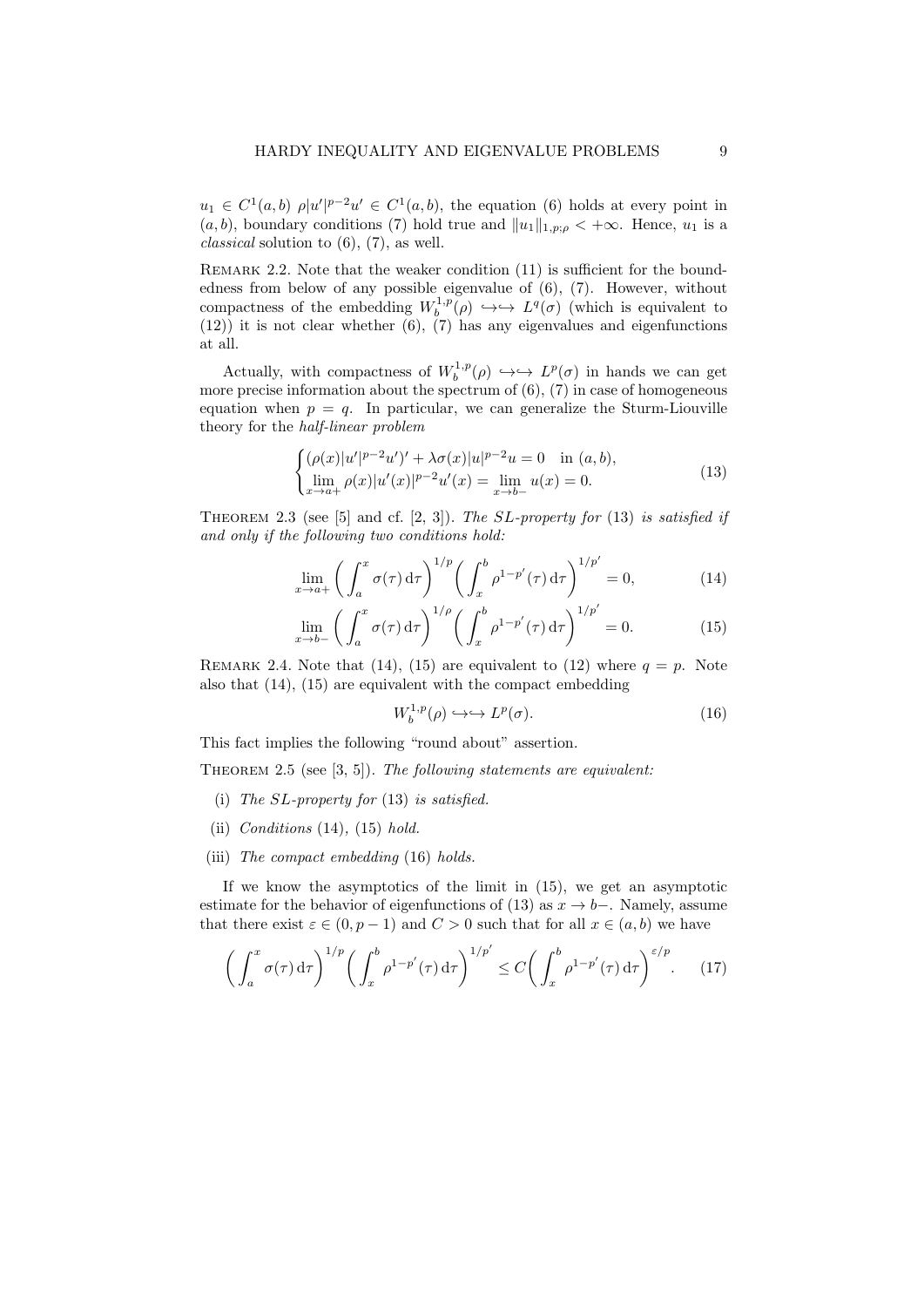THEOREM 2.6 (see  $[4]$ ). Let  $(14)$  and  $(17)$  hold. Then for any eigenfunction u of (13) there exist  $\bar{b} \in (a, b)$  and  $0 < C_1 < C_2$  such that for all  $x \in (\bar{b}, b)$  we have

$$
C_1 \int_x^b \rho^{1-p'}(\tau) d\tau \le |u(x)| \le C_2 \int_x^b \rho^{1-p'}(\tau) d\tau.
$$

REMARK 2.7. We would like to mention also the pioneering work [12] where a different approach than that of ours was used to prove the discreteness of the spectrum of the second order quasilinear Sturm-Liouville problem. The method of [12] had been extended to the fourth order problem in [10] and became a motivation for our research mentioned in the next section.

#### 3. Higher order equations

Let us consider the eigenvalue problem:

$$
\begin{cases}\n(\rho(x)|u''(x)|^{p-2}u''(x))'' - \lambda \sigma(x)|u(x)|^{p-2}u(x) = 0, \quad x > 0, \\
u'(0) = \lim_{x \to 0+} (\rho(x)|u''(x)|^{p-2}u''(x))' = 0, \\
\lim_{x \to +\infty} u(x) = \lim_{x \to +\infty} u'(x) = 0.\n\end{cases}
$$
\n(18)

We assume that  $\rho$  and  $\sigma$  are continuous and positive in [0, + $\infty$ ), and the function  $x^{p'} \rho^{1-p'}(x)$  belongs to  $L^1(0, +\infty)$ . By a solution of (18) we understand a function  $u \in C^2(0, +\infty)$  such that  $\rho |u''|^{p-2}u'' \in C^2(0, +\infty)$ , the equation in (18) holds at every point in  $(0, +\infty)$ , the boundary conditions are satisfied and the Dirichlet integral  $\int_0^\infty \rho(x)|u''(x)|^p dx$  is finite.

We say that the  $D$ -property for  $(18)$  is satisfied if the set of all eigenvalues of (18) forms on increasing sequence  $\{\lambda_n\}_{n=1}^{\infty}$  such that  $\lambda_1 > 0$  and  $\lim_{n \to \infty} \lambda_n =$  $\infty$ . Moreover, the set of all normalized eigenfunctions associated with a given eigenvalue is finite and every eigenfunction has a finite number of nodes.

THEOREM 3.1 (see [6]). The D-property for (18) is satisfied if and only if the following two conditions hold

$$
\begin{cases}\n\lim_{x \to +\infty} \left( \int_0^x \sigma(\tau) d\tau \right)^{1/p} \left( \int_x^\infty (\tau - x)^{p'} \rho^{1-p'}(\tau) d\tau \right)^{1/p'} = 0, \\
\lim_{x \to +\infty} \left( \int_0^x (x - \tau)^p \sigma(\tau) d\tau \right)^{1/p} \left( \int_x^\infty \rho^{1-p'}(\tau) d\tau \right)^{1/p'} = 0.\n\end{cases} (19)
$$

REMARK 3.2. The conditions (19) are equivalent to the compact embedding

$$
W^{2,p}_{\infty}(\rho) \hookrightarrow \hookrightarrow L^p(\sigma), \tag{20}
$$

where  $W^{2,p}_{\infty}(\rho)$  is the weighted Sobolev space of all functions  $u \in C^1[0, +\infty)$ , u' is absolutely continuous on every compact subinterval of  $(0, +\infty)$ ,  $u'(0) =$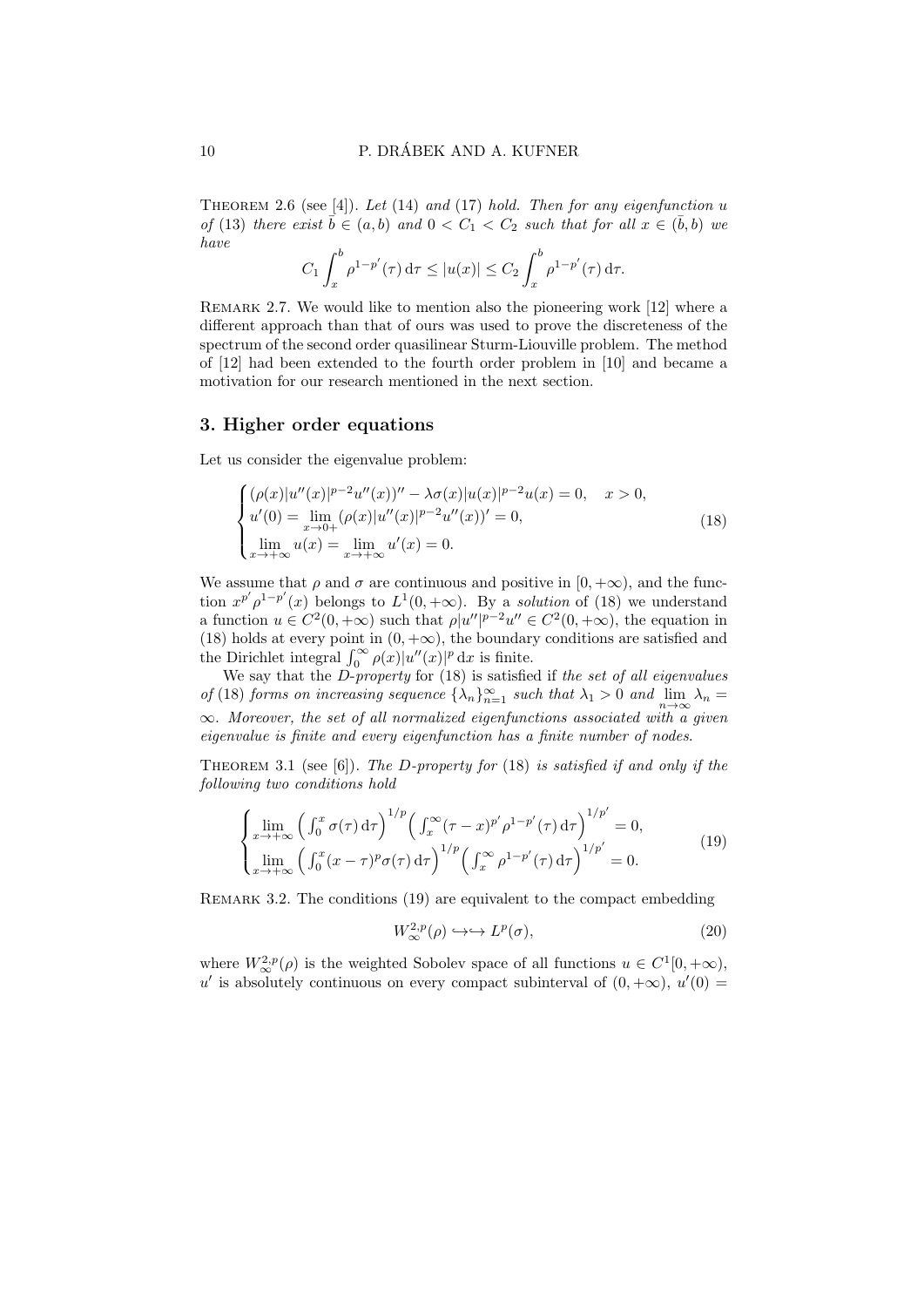$\lim_{x \to +\infty} u(x) = \lim_{x \to +\infty} u'(x) = 0$ , and

$$
||u||_{2,p;\rho} := \left(\int_0^\infty \rho(x)|u''(x)|^p \, \mathrm{d}x\right)^{1/p} < +\infty,
$$

see [6] for details.

Hence, the following analogue of Theorem 2.5 holds also for the fourth order problem.

THEOREM 3.3. The following statements are equivalent:

- (i) The D-property for  $(18)$  is satisfied.
- (ii) Conditions (19) hold.
- (iii) The compact embedding (20) holds.

REMARK 3.4. The reader is invited to compare SL-property for the second order problem and D-property for the fourth order problem. The former one is stronger than the latter one. One of the reasons consists in the fact that in the fourth order case it is substantially more difficult to establish that all eigenfunctions have finitely many nodes in  $(0, +\infty)$ .

Let  $k \in \mathbb{N}$ . Consider the quasilinear equation of order  $2k$ ,

$$
(-1)^{k} (\rho(x)|u^{(k)}(x)|^{p-2} u^{(k)}(x))^{(k)} = \lambda \sigma(x)|u(x)|^{q-2} u(x), \ x \in (0, \infty), \quad (21)
$$

together with boundary conditions

$$
u'(0) = \dots = u^{(k-1)}(0) = \lim_{x \to 0+} (\rho(x)u^{(k)}(x))' = 0,
$$
\n(22)

$$
\lim_{x \to +\infty} u(x) = \lim_{x \to +\infty} u'(x) = \dots = \lim_{x \to +\infty} u^{(k-1)}(x) = 0.
$$
 (23)

This problem was considered in [1].

Let  $W^{k,p}_{\infty}(\rho)$  be the weighted Sobolev space of functions  $u \in C^{k-1}[0, +\infty)$ ,  $u^{(k-1)}$  be absolutely continuous on every compact subinterval of  $(0, +\infty)$ , u satisfy (23) and

$$
||u||_{k,p;\rho} = \left(\int_0^\infty \rho(x)|u^{(k)}(x)|^p \,\mathrm{d}x\right)^{1/p} < +\infty.
$$

Let us introduce functions

$$
B_1(x) := \left(\int_0^x (x-\tau)^{q(k-1)}\sigma(\tau) d\tau\right)^{\frac{1}{q}} \left(\int_x^{\infty} \rho^{1-p'}(\tau) d\tau\right)^{\frac{1}{p'}},
$$
  

$$
B_2(x) := \left(\int_0^x \sigma(\tau) d\tau\right)^{1/q} \left(\int_x^{\infty} (\tau-x)^{p'(k-1)}\rho^{1-p'}(\tau) d\tau\right)^{\frac{1}{p'}}.
$$

The following assertions can be found in [13].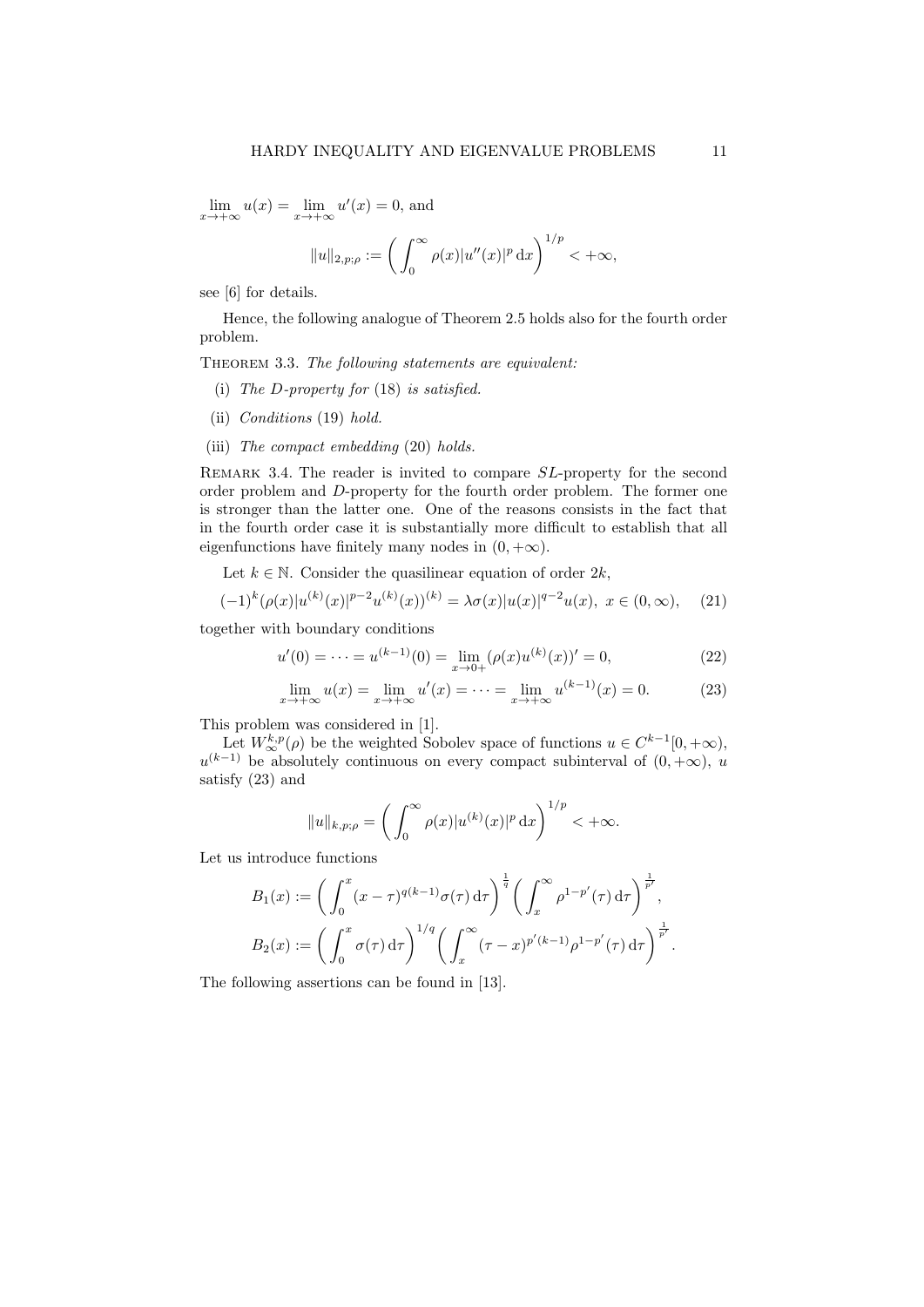LEMMA 3.5. The embedding  $W^{k,p}_{\infty}(\rho) \hookrightarrow L^q(\sigma)$  is continuous if and only if  $B_1(x)$  and  $B_2(x)$  are bounded on  $(0, +\infty)$ .

LEMMA 3.6. The embedding  $W^{k,p}_{\infty}(\rho) \hookrightarrow \hookrightarrow L^q(\sigma)$  is compact if and only if

$$
\lim_{x \to 0+} B_i(x) = \lim_{x \to +\infty} B_i(x) = 0, \ i = 1, 2. \tag{24}
$$

Using the compactness argument and Lemma 3.6, as in the proof of Theorem 2.1, we can prove the following assertion.

THEOREM 3.7. Assume that  $(24)$  holds true. Then there exists the minimal value  $\lambda := \lambda_1 > 0$  such that  $(21)$ - $(23)$  has a nontrivial solution  $u_1 \in W^{k,p}_{\infty}(\rho)$ normalized by  $||u_1||_{q;\sigma} = 1$ .

REMARK 3.8. The fact that all possible eigenvalues of  $(21)–(23)$  are bounded from below follows just from the boundedness of  $B_1$  and  $B_2$  combined with Lemma 3.5. On the other hand, Theorem 3.7 guarantees that there exists the least eigenvalue and the corresponding eigenfunction of  $(21)$ – $(23)$ . However, the discreteness of the entire spectrum remains an open question:

CONJECTURE 3.9. Assume that (24) holds true. Then  $(21)$ – $(23)$  has the BDproperty.

## 4. Applications

In this section we present applications of our general estimates to some concrete boundary value problems. In particular, the asymptotic properties of radial solutions to quasilinear eigenvalue problems for PDEs with degenerated and/or singular coefficients are new results.

Example 4.1 (cf. [5]). Let us consider the radial eigenvalue problem for the p-Laplacian  $\Delta_p$  on  $\mathbb{R}^N$ :

$$
\begin{cases}\n-\Delta_p u = \frac{\lambda}{1+|x|^{\gamma}} |u|^{p-2} u & \text{in } \mathbb{R}^N, \\
\lim_{|x| \to +\infty} u(x) = 0.\n\end{cases}
$$
\n(25)

This problem reduces to the one-dimensional equation

$$
-(r^{N-1}|u'(r)|^{p-2}u'(r))' = \lambda \frac{r^{N-1}}{1+r^{\gamma}}|u(r)|^{p-2}u(r), \ r \in (0, +\infty), \tag{26}
$$

where  $r = |x|$ . For  $1 < p < N$  and  $\gamma > p$  the weights

$$
\rho(r) = r^{N-1} \text{ and } \sigma(r) = \frac{r^{N-1}}{1+r^{\gamma}}
$$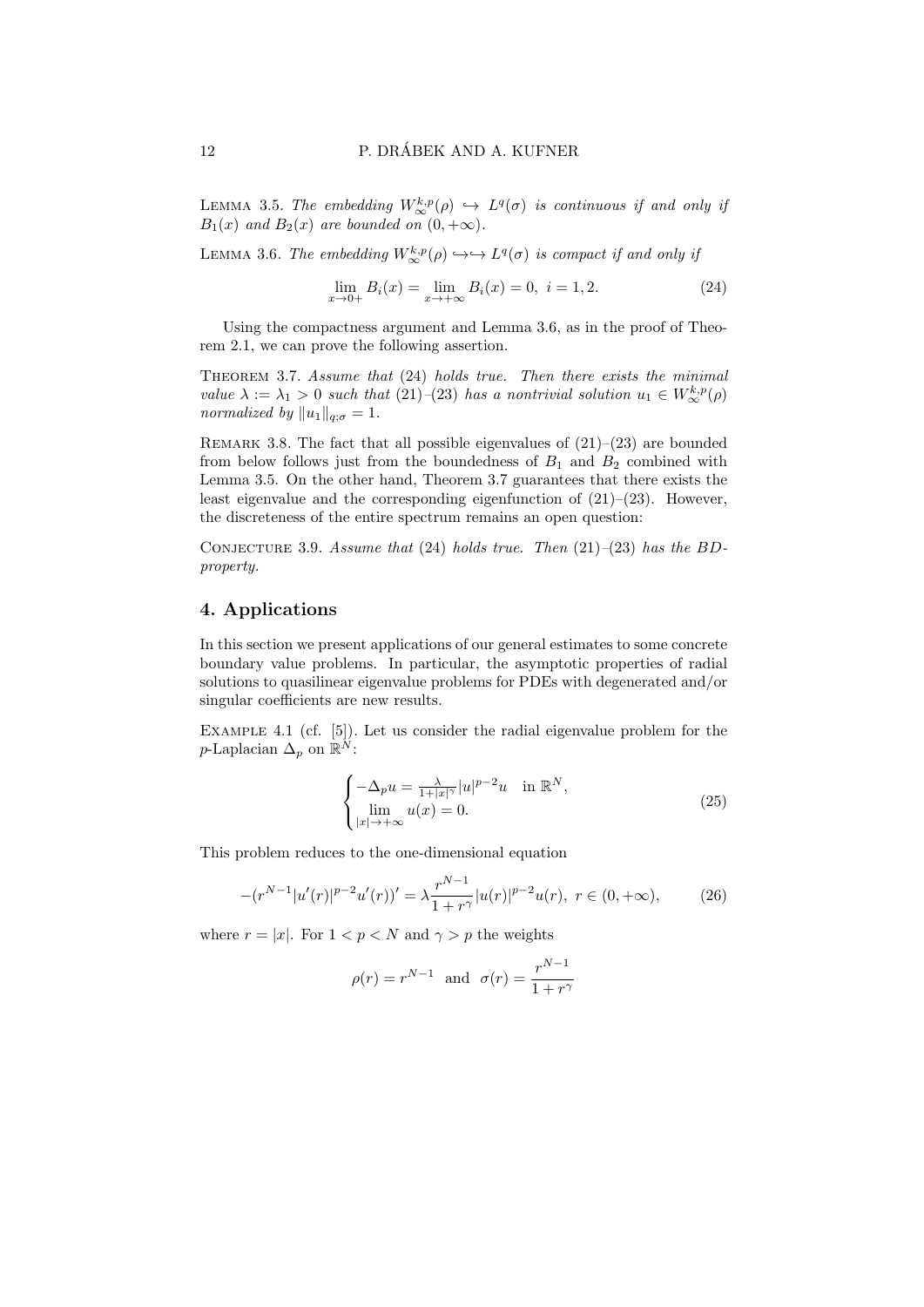satisfy  $(14)$  and  $(15)$ . Moreover, the solution of  $(26)$  is also forced to satisfy the so-called Neumann-Dirichlet boundary conditions

$$
\lim_{r \to 0+} r^{N-1} |u'(r)|^{p-2} u'(r) = \lim_{r \to +\infty} u(r) = 0.
$$
 (27)

Hence, Theorem 2.3 applies to  $(26)$ ,  $(27)$ .

In particular, we have the following assertion for the original problem (25):

THEOREM 4.2. Let  $1 < p < N$  and  $\gamma > p$ . Then the eigenvalues of the radial eigenvalue problem (25) exhaust the sequence  $\{\lambda_n\}_{n=1}^{\infty}$ ,  $0 < \lambda_1 < \lambda_2 < \cdots$  $+\infty$  with all  $\lambda_n$  being simple. A normalized eigenfunction  $u_{\lambda_n}$  associated with  $\lambda_n$ ,  $n \geq 1$ , has precisely n nodal domains in  $\mathbb{R}^N$ . The nodal "lines" of  $u_{\lambda_n}$  are concentric spheres in  $\mathbb{R}^N$  centered at the origin. The nodal "lines" of  $u_{\lambda_{n-1}}$ separate those of  $u_{\lambda_u}$ .

EXAMPLE 4.3 (cf. [4]). Let us consider the radial eigenvalue problem for the weighted p-Laplacian

$$
\begin{cases}\n-\text{div}\left(\frac{1}{(1+|x|)^{\alpha}}|\nabla u(x)|^{p-2}\nabla u(x)\right) \\
= \lambda \frac{1}{(1+|x|)^{\beta}}|u(x)|^{p-2}u(x), \quad x \in \mathbb{R}^{N}, \\
\lim_{|x| \to +\infty} u(x) = 0.\n\end{cases}
$$
\n(28)

This problem reduces to the equation

$$
-\left(\frac{r^{N-1}}{(1+r)^{\alpha}}|u'(r)|^{p-2}u'(r)\right)' = \lambda \frac{r^{N-1}}{(1+r)^{\beta}}|u(r)|^{p-2}u(r), \quad r \in (0, \infty) \tag{29}
$$

with boundary conditions (27). Let  $\alpha + p \leq N$ ,  $\alpha + p \leq \beta$  and  $\varepsilon =$  $(p-1)(\alpha+p-\beta)/(\alpha+p-N)$ . Then (14) and (17) hold. Hence, Theorems 2.3 and 2.6 apply to (29).

In particular, we have the following assertion:

THEOREM 4.4. Let  $\alpha + p < \min\{N, \beta\}$ . Then the conclusions of Theorem 4.2 hold also for the boundary value problem (28). Moreover, there exist  $r_0 > 0$ and  $0 < C_1 < C_2$  such that

$$
\frac{C_1}{|x|^{\frac{N-(\alpha+p)}{p-1}}} \le |u(x)| \le \frac{C_2}{|x|^{\frac{N-(\alpha+p)}{p-1}}}
$$

for any  $x \in \mathbb{R}^N$  satisfying  $|x| \ge r_0$ .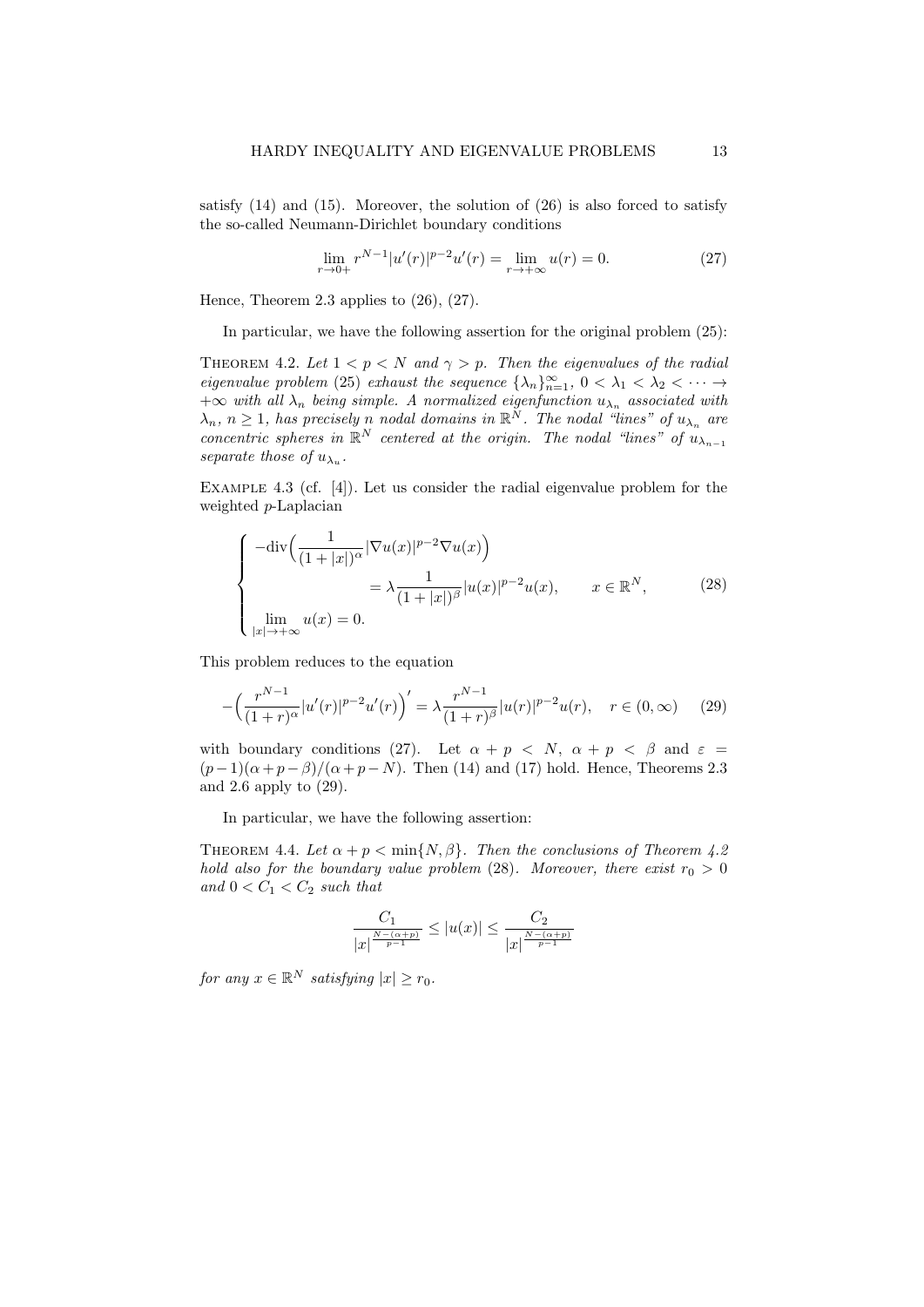Example 4.5. Let us consider the radial eigenvalue problem for the p-Laplacian on the ball:

$$
\begin{cases}\n-\text{div}\left((R-|x|)^\alpha |\nabla u|^{p-2}\nabla u\right) = \lambda (R-|x|)^\beta |u|^{p-2}u & \text{in } B_R(0), \\
7u = 0 & \text{on } \partial B_R(0).\n\end{cases}
$$
\n(30)

Here  $1 < p < N$  and  $B_R(0)$  is a ball centered at the origin with radius  $R > 0$ . The weight functions  $x \mapsto (R - |x|)^{\alpha}, x \mapsto (R - |x|)^{\beta}$  are just power of the distance from the boundary. Obviously, this problem reduces to

$$
\begin{cases}\n-(r^{N-1}(R-r)^{\alpha}|u'(r)|^{p-2}u'(r))' \\
= \lambda r^{N-1}(R-r)^{\beta}|u(r)|^{p-2}u(r), & r \in (0,R), \\
\lim_{r \to 0+} r^{N-1}|u'(r)|^{p-2}u'(r) = \lim_{r \to R-} u(r) = 0.\n\end{cases}
$$
\n(31)

For

$$
\beta < -1 \text{ and } \alpha - \beta < p \text{ or } \beta \ge -1 \text{ and } \alpha < p - 1 \tag{32}
$$

the weights

$$
\rho(r) = r^{N-1}(R-r)^{\alpha} \text{ and } \sigma(r) = r^{N-1}(R-r)^{\beta}
$$

satisfy (14) and (17). Hence Theorems 2.3 and 2.6 apply to (31).

In particular, we have the following assertion:

THEOREM 4.6. Let us assume (32). Then the eigenvalues of the radial eigenvalue problem (30) exhaust the sequence  $\{\lambda_n\}_{n=1}^{\infty}$ ,  $0 < \lambda_1 < \lambda_2 < \cdots \to \infty$ with all  $\lambda_n$  being simple. A normalized eigenfunction  $u_{\lambda_n}$  associated with  $\lambda_n$ ,  $n \geq 1$ , has precisely n nodal domains in  $B_R(0)$ . The nodal "lines" of  $u_{\lambda_n}$  are concentric spheres contained in  $B_R(0)$  centered at the origin. The nodal "lines" of  $u_{\lambda_{n-1}}$ , separate those of  $u_{\lambda_n}$ . Moreover, there exist  $\overline{R} \in (0, R)$ ,  $C_1, C_2 > 0$ such that for all  $x \in B_R(0) \setminus B_{\overline{R}}(0)$  we have

$$
C_1(R-|x|)^{1-\frac{\alpha}{p-1}} \le |u(x)| \le C_2(R-|x|)^{1-\frac{\alpha}{p-1}}.\tag{33}
$$

REMARK 4.7. Let  $\frac{\partial u}{\partial \nu}(x)$  denote the derivative of an eigenfunction u with respect to the external normal at the point  $x \in \partial B_R(0)$ . Let an eigenfunction u be positive in the neighborhood of  $\partial B_R(0)$ . Then

- (i) For  $\alpha = 0$  we have  $\frac{\partial u}{\partial \nu}(x) < 0$ ,  $x \in \partial B_R(0)$ , due to well-known Hopf's (for  $p = 2$ , see [14]) and Vázquez's (for  $p \neq 2$ , see [15]) maximum principle.
- (ii) For  $\alpha > 0$  we have  $\frac{\partial u}{\partial \nu}(x) = -\infty$ ,  $x \in \partial B_R(0)$  by (33).
- (iii) For  $\alpha < 0$  we have  $\frac{\partial u}{\partial \nu}(x) = 0, x \in \partial B_R(0)$  by (33).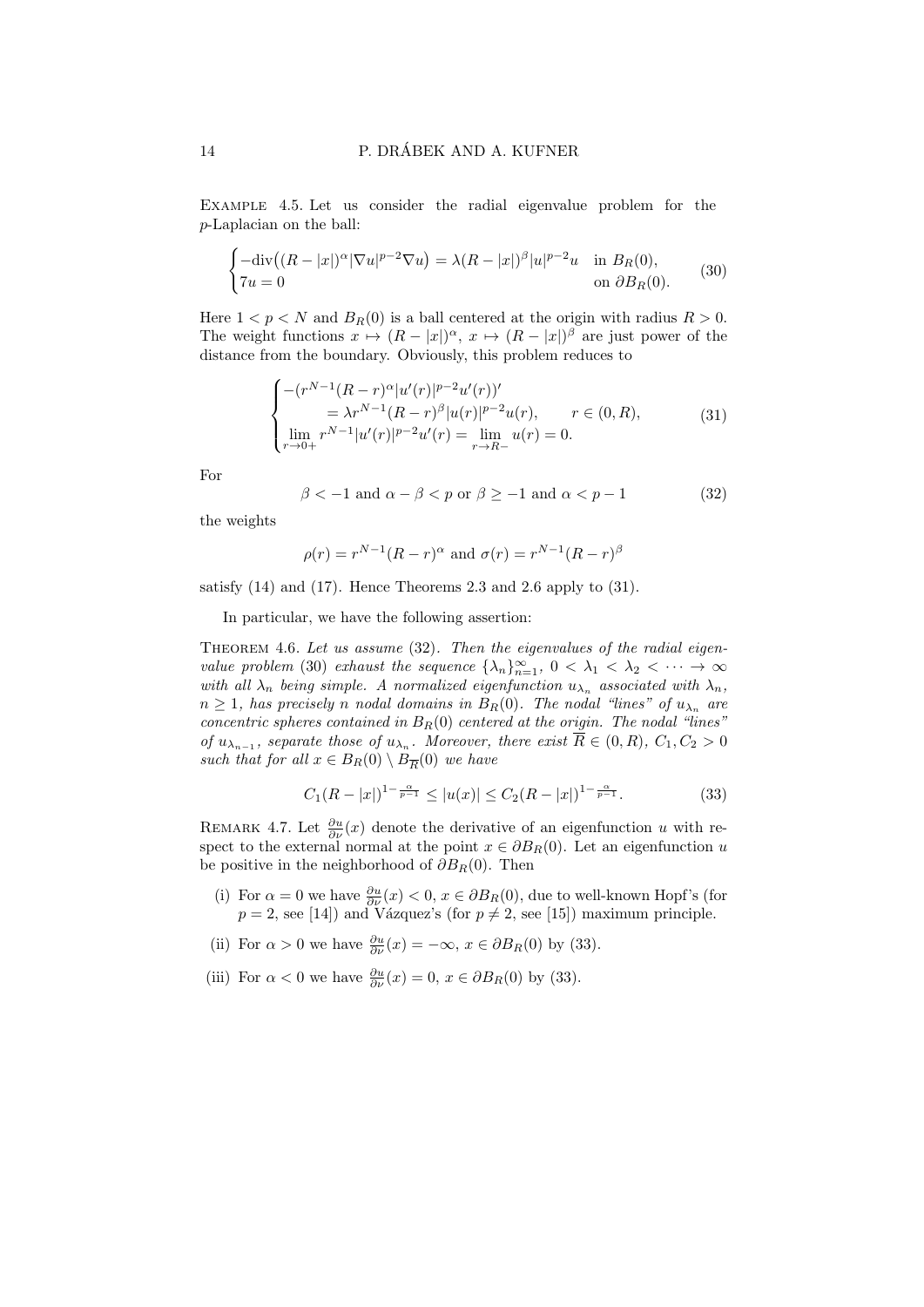EXAMPLE 4.8. Let  $1 < p < N$ ,  $q \ge p$ . Consider the radial problem

$$
\begin{cases}\n-\Delta_p u = \lambda |u|^{q-2}u & \text{in } B_R(0), \\
u = 0 & \text{on } \partial B_R(0).\n\end{cases}
$$
\n(34)

This problem reduces to

$$
\begin{cases}\n-(r^{N-1}|u'(r)|^{p-2}u'(r))' = \lambda r^{N-1}|u(r)|^{q-2}u(r), & r \in (0, R), \\
\lim_{r \to 0+} r^{N-1}|u'(r)|^{p-2}u'(r) = \lim_{r \to R_-} u(r) = 0.\n\end{cases}
$$
\n(35)

In particular, this corresponds to (6) with  $\rho(r) = \sigma(r) = r^{N-1}$  and

$$
A_M(x) = \left(\int_0^x \tau^{N-1} d\tau\right)^{\frac{1}{q}} \left(\int_x^R \tau^{\frac{1-N}{p-1}} d\tau\right)^{\frac{1}{p'}} = \left(\frac{p-1}{N-p}\right)^{\frac{1}{p'}} \left(\frac{x^N}{N}\right)^{\frac{1}{q}} \left(x^{\frac{p-N}{p-1}} - R^{\frac{p-N}{p-1}}\right)^{\frac{1}{p'}}.
$$

Consequently,

$$
\lim_{x \to 0+} A_M(x) = \lim_{x \to R_-} A_M(x) = 0
$$

if and only if  $1 < q < p^* := \frac{Np}{N-p}$  (critical Sobolev exponent). Applying Theorem 2.1 to (35), we get the existence of a value  $\lambda > 0$  and of the corresponding normalized solution  $u \in W_0^{1,p}(B_R(0))$  of (34). It is possible to show that this solution is  $C^{1,\alpha}$ -regular and positive in  $B_R(0)$ , with some  $\alpha \in (0,1)$ .

On the other hand, using the well-known Pohozaev identity, one can prove that no such solution exists for  $q \geq p^*$ .

Example 4.9. Let us consider the boundary value problem

$$
\begin{cases}\n((x+1)^2 u'(x))' + \lambda u(x) = 0, & x \in (0, +\infty), \\
u'(0) = u(+\infty) = 0.\n\end{cases}
$$
\n(36)

Notice that (36) is a special case of (13) with  $a = 0$ ,  $b = +\infty$ ,  $p = 2$ ,  $\rho(x) =$  $(x+1)^2, \sigma(x) \equiv 1, x \in (0, +\infty)$ . That is

$$
A_M(x) = \left(\int_0^x \mathrm{d}\tau\right)^{1/2} \left(\int_x^{+\infty} \frac{1}{(\tau+1)^2} \mathrm{d}\tau\right)^{1/2} = \left(\frac{x}{1+x}\right)^{1/2}, \ x \in (0, +\infty),
$$

satisfies (11) but violates (12).

Elementary calculation yields that the initial value problem

$$
\begin{cases}\n((x+1)^2 u'(x))' + \lambda u(x) = 0, & x \in (0, +\infty), \\
u(0) = 1, u'(0) = 0\n\end{cases}
$$

has the following unique solutions: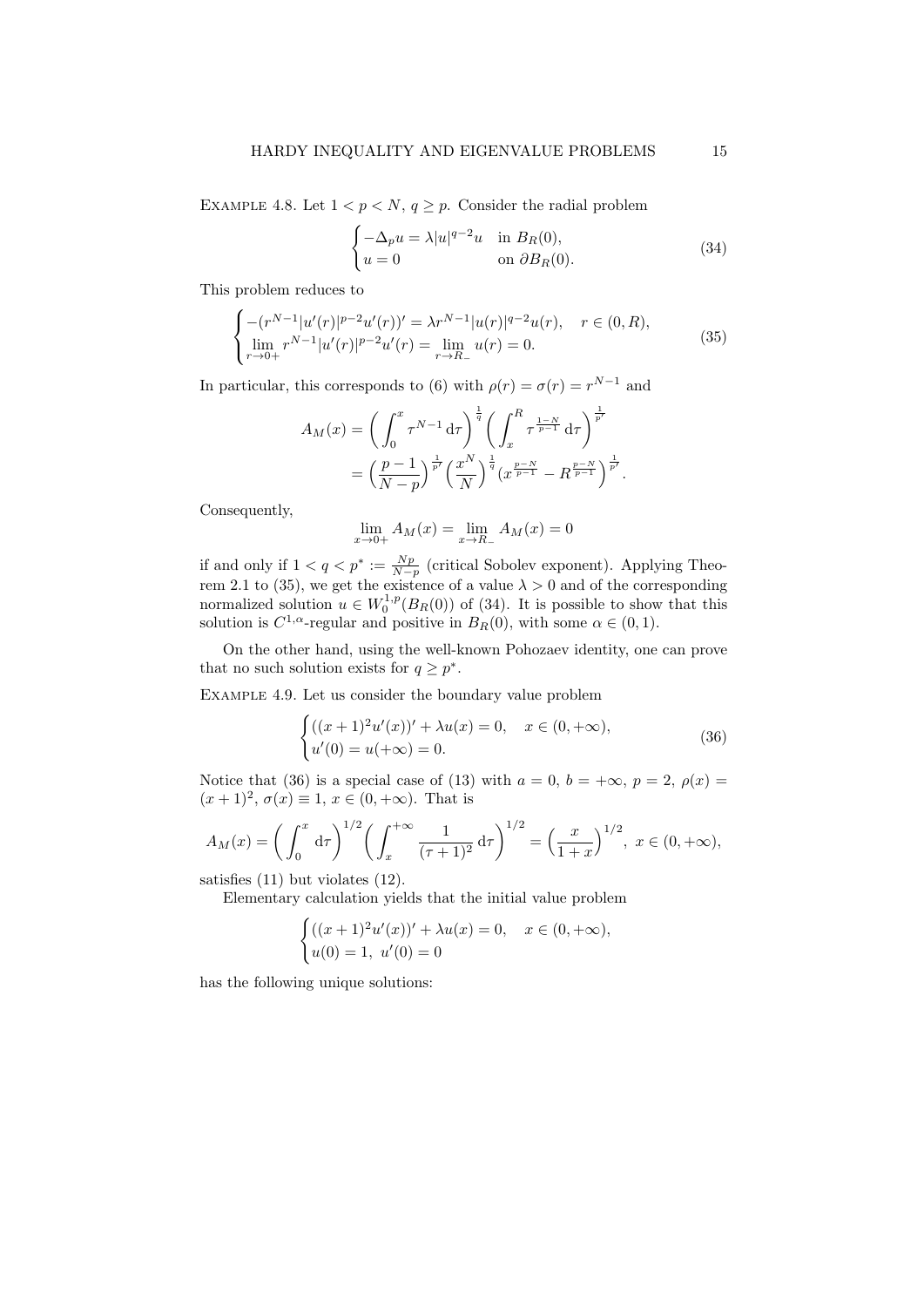(i) for 
$$
\lambda = \frac{1}{4}
$$
,  $u(x) = \frac{1}{\sqrt{x+1}}(1 + \ln \sqrt{x+1});$ 

- (ii) for  $\lambda < \frac{1}{4}$ ,  $u(x) = \frac{1}{\sqrt{x+1}} \left[ \left( \frac{1}{2} - \frac{1}{2\sqrt{1-x^2}} \right) \right]$  $\frac{1}{2\sqrt{1-4\lambda}}(x+1)^{\frac{1}{2}\sqrt{1-4\lambda}}+\left(\frac{1}{2}-\frac{1}{2\sqrt{1-\lambda}}\right)$  $\frac{1}{2\sqrt{1-4\lambda}}\Big) (x+1)^{-\frac{1}{2}\sqrt{1-4\lambda}};$
- (iii) for  $\lambda > \frac{1}{4}$ , 4  $u(x) = \frac{1}{\sqrt{x+1}} \left[ \cos \left( \frac{1}{2} \right) \right]$  $\sqrt{4\lambda-1}\ln(x+1)\big)-\frac{1}{\sqrt{4\lambda}}$  $\frac{1}{4\lambda-1}\sin\left(\frac{1}{2}\right)$  $\sqrt{4\lambda-1}\ln(x+1)\big)\big].$

Thus (36) has no solution  $u \in W^{1,2}_{\infty}(\rho)$  for any  $\lambda \in \mathbb{R}$ .

#### Acknowledgement

The work of Pavel Drábek was supported by the Grant Agency of the Czech Republic (GA  $\text{CR}$ ) under Grant  $\#$  13-00863S. The work of Alois Kufner was supported by the Grant RVO-67985840.

#### **REFERENCES**

- [1] P. DRÁBEK AND A. KUFNER, Note on spectra of quasilinear equations and the Hardy inequality, Nonlinear Analysis and Applications: To V. Lakshmikantham on his 80th Birthday (R. P. Agarwal and D. O'Regan, eds.) (Dordrecht), Special Issue, vol. I, Kluwer Academic Publishers, 2003, pp. 505–512.
- [2] P. DRÁBEK AND A. KUFNER, *Discreteness and simplicity of the spectrum of* a quasilinear Sturm-Liouville-type problem on an infinite interval, Proc. Amer. Math. Soc. 134 (2005), 235–242.
- [3] P. DRÁBEK AND A. KUFNER, *Hardy inequality and properties of the quasilinear* Sturm-Liouville problem, Rend. Lincei Mat. Appl. 18 (2007), 125–138.
- [4] P. DRÁBEK, A. KUFNER, AND K. KULIEV, *Half-linear Sturm-Liouville problem* with weights: Asymptotic behavior of eigenfunctions, Proc. Steklov Inst. Math. 284 (2014), 148–154.
- [5] P. DRÁBEK AND K. KULIEV, *Half-linear Sturm-Liouville problem with weights*, Bull. Belg. Math. Soc. Simon Stevin 19 (2012), 107–119.
- [6] P. DRÁBEK, K. KULIEV, AND M. MARLETTA, Some criteria for discreteness of spectrum of half-linear fourth order Sturm-Liouville problem, Nonlinear Differ. Equ. Appl. (2017), 24:11.
- [7] I. M. Glazman, Direct Methods of Qualitative Spectral Analysis of Singular Differential Operators, Israel Program for Scientific Translations, Jerusalem, 1965.
- [8] I. S. KAC AND M. G. KREIN, Criteria for the discreteness of the spectrum of a singular string (Russian), Izv. Vyss. Uceb. Zaved. Matematika 2 (1958), 136– 153.
- [9] G. A. Kalyabin, A necessary and sufficient condition for the spectrum of homogeneous operator to be discrete in the matrix case (Russian), Differentsialnyie Uravnenija 9 (1973), 951–954.